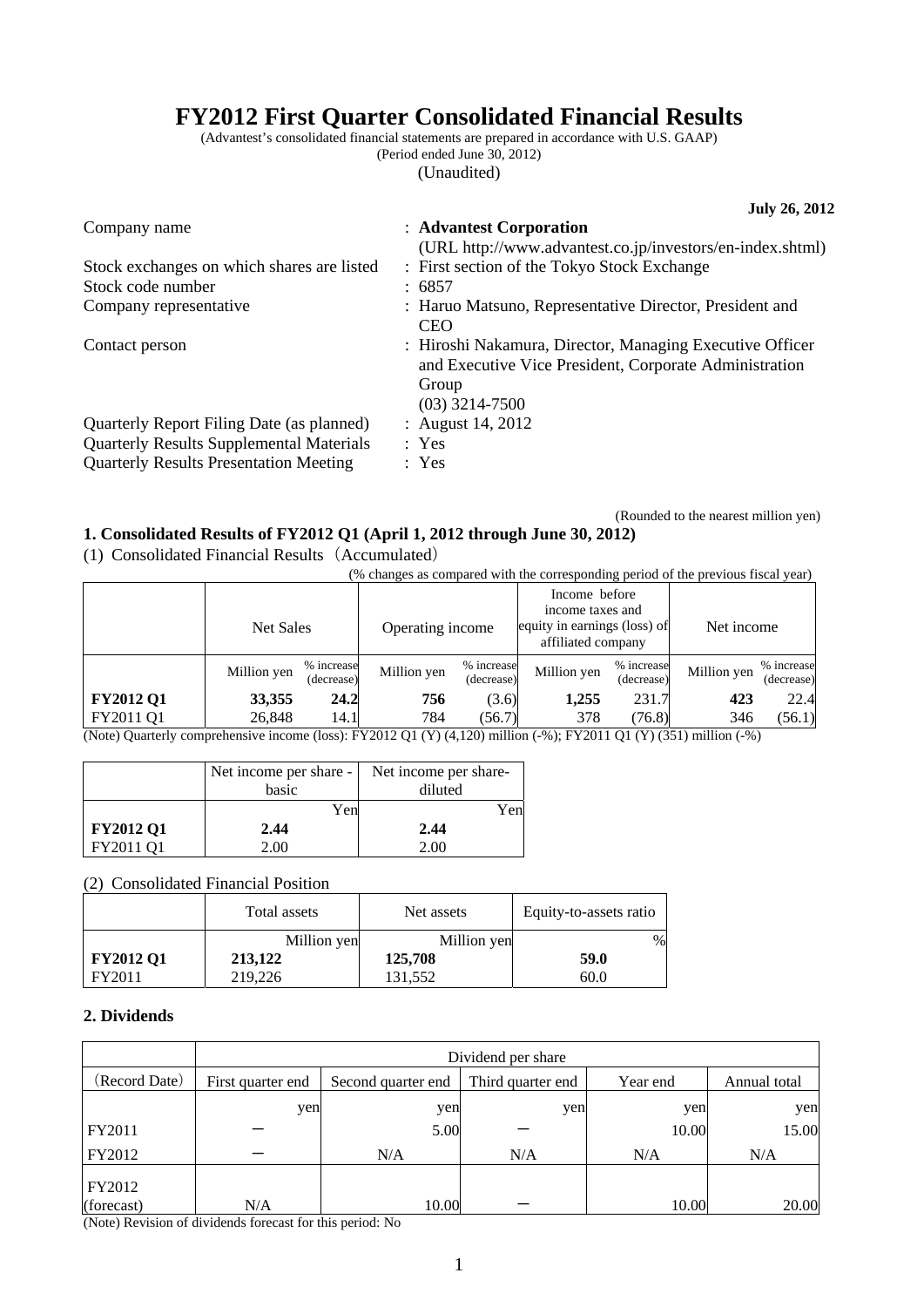|  | 3. Projected Results for FY2012 (April 1, 2012 through March 31, 2013) |  |  |  |
|--|------------------------------------------------------------------------|--|--|--|
|  |                                                                        |  |  |  |

| (% changes as compared with the corresponding period of the previous fiscal year) |             |       |                  |   |
|-----------------------------------------------------------------------------------|-------------|-------|------------------|---|
|                                                                                   | Net sales   |       | Operating income |   |
|                                                                                   | Million yen | $\%$  | Million yen      | % |
| FY2012 Q2                                                                         | 72,000      | 11.7  | 3,000            |   |
| (Cumulative term)                                                                 | ~1000       | ~19.5 | ~1000            |   |
| FY2012                                                                            | 150,000     | 6.3   | 12,000           |   |
|                                                                                   | ~170,000    | ~20.5 | ~20,000          |   |

(Note) Revision of earnings forecast for this period: Yes

#### **4. Others**

(1) Material changes in subsidiaries during this period (changes in scope of consolidation resulting from changes in subsidiaries): Yes Newly included None; Excluded 3 (Advantest America Corporation (Holding Co.), Advantest America, Inc., Verigy Ltd.)

(Note) Please see "Business Results" 2. Others on page 7 for details.

(2) Use of simplified accounting method and special accounting policy for quarterly consolidated financial statements: Yes

(Note) Please see "Business Results" 2. Others on page 7 for details.

(3) Accounting changes:

1) Changes based on revisions of accounting standard: Yes 2) Changes other than 1) above: No (Note) Please see "Business Results" 2. Others on page 8 for details.

- (4) Number of issued and outstanding stock (common stock):
	- 1) Number of issued and outstanding stock at the end of each fiscal period (including treasury stock): FY2012 Q1 199,566,770 shares; FY2011 199,566,770 shares.
	- 2) Number of treasury stock at the end of each fiscal period: FY2012 Q1 26,286,253 shares; FY2011 26,295,390 shares.
	- 3) Average number of outstanding stock for each period (cumulative term): FY2012 Q1 173,275,300 shares; FY2011 Q1 173,271,892 shares.

# **Implementation status of quarterly review procedures**

This quarterly financial results report is not subject to quarterly review procedures by independent auditors under Japan's Financial Instruments and Exchange Law. At the time of release of this report, such quarterly review procedures under the Financial Instruments and Exchange Law have not been completed.

### **Explanation on the Appropriate Use of Future Earnings Projections and Other Special Instructions**

This document contains "forward-looking statements" that are based on Advantest's current expectations, estimates and projections. These forward-looking statements are subject to known and unknown risks, uncertainties and other factors that may cause Advantest's actual results, levels of activities, performance or achievements to be materially different from those expressed or implied by such forward-looking statements. These factors include: (i) changes in demand for the products and services produced and offered by Advantest's customers, including semiconductors, communications services and electronic goods; (ii) circumstances relating to Advantest's investment in technology, including its ability to timely develop products that meet the changing needs of semiconductor manufacturers, communications network equipment and components makers and service providers; (iii) significant changes in the competitive environment in the major markets where Advantest purchases materials, components and supplies for the production of its products or where its products are produced, distributed or sold; and (iv) changes in economic conditions, currency exchange rates or political stability in the major markets where Advantest procures materials, components and supplies for the production of its principal products or where its products are produced, distributed or sold. A discussion of these and other factors which may affect Advantest's actual results, levels of activities, performance or achievements is contained in the "Operating and Financial Review and Prospects", "Key Information - Risk Factors" and "Information on the Company" sections and elsewhere in Advantest's annual report on Form 20-F, which is on file with the United States Securities and Exchange Commission.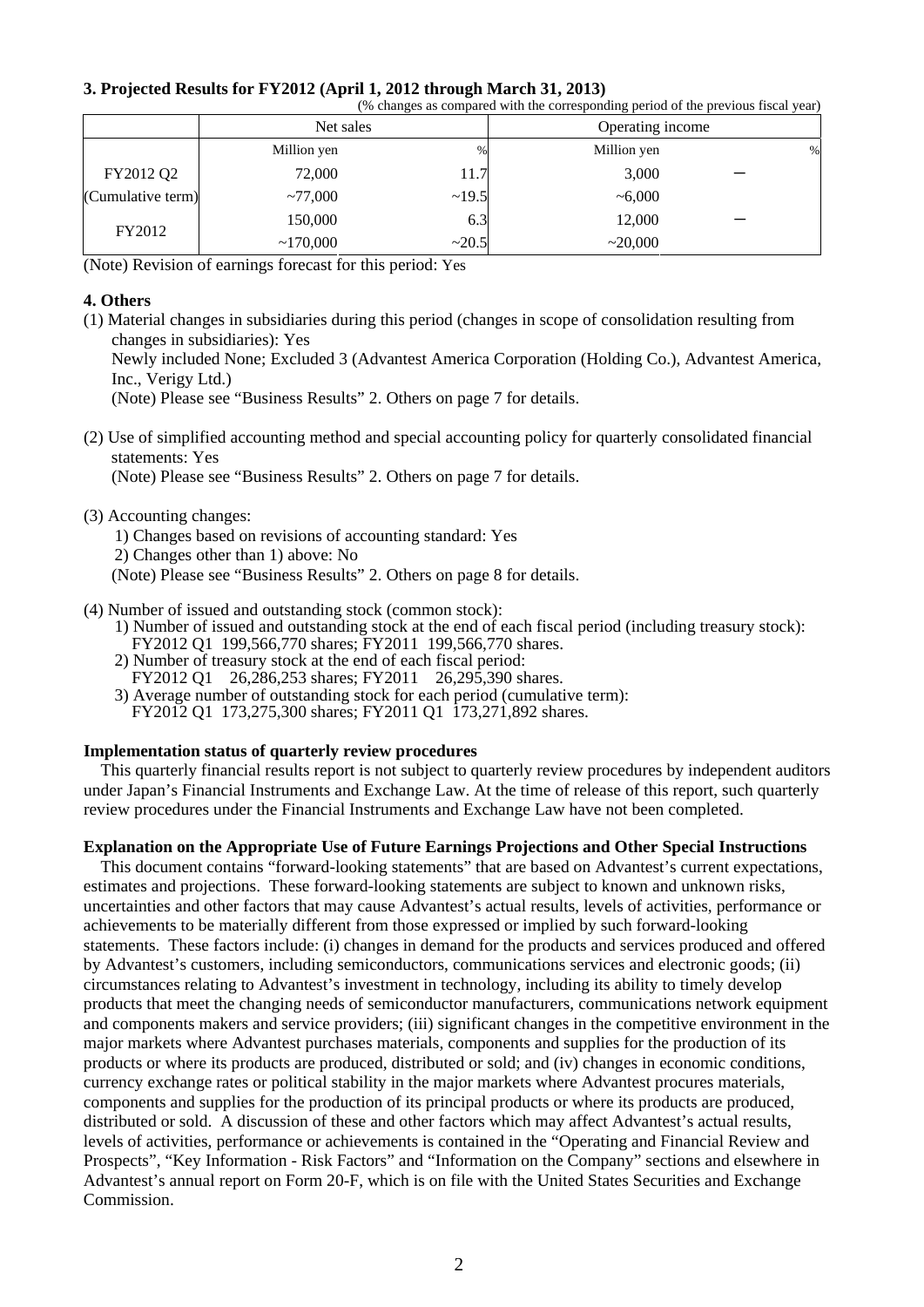## **Contents**

|                                                                                                                         | P. 4                                                                                                                                  |
|-------------------------------------------------------------------------------------------------------------------------|---------------------------------------------------------------------------------------------------------------------------------------|
|                                                                                                                         | P. 4                                                                                                                                  |
|                                                                                                                         | P. 6                                                                                                                                  |
|                                                                                                                         | P. 7                                                                                                                                  |
|                                                                                                                         | P. 7                                                                                                                                  |
| (1) Material Changes in Subsidiaries during This Period ························                                        | P. 7                                                                                                                                  |
| (2) Use of Simplified Accounting Method and Special Accounting Policy for                                               |                                                                                                                                       |
|                                                                                                                         | P. 7                                                                                                                                  |
|                                                                                                                         | P. 8                                                                                                                                  |
|                                                                                                                         | P. 9                                                                                                                                  |
|                                                                                                                         | P. 9                                                                                                                                  |
|                                                                                                                         | P.11                                                                                                                                  |
| (3) Consolidated Statements of Comprehensive Income (Loss) (Unaudited)                                                  | P.12                                                                                                                                  |
| (4) Consolidated Statements of Cash Flows (Unaudited)                                                                   | P.13                                                                                                                                  |
| $(5)$ Notes on Going Concerns $\cdots$ $\cdots$ $\cdots$ $\cdots$ $\cdots$ $\cdots$ $\cdots$ $\cdots$ $\cdots$ $\cdots$ | P.14                                                                                                                                  |
|                                                                                                                         | P.14                                                                                                                                  |
| (7) Notes on Significant Changes to Stockholders' Equity                                                                | P.14                                                                                                                                  |
|                                                                                                                         | $(6)$ Segment Information $\cdots$ $\cdots$ $\cdots$ $\cdots$ $\cdots$ $\cdots$ $\cdots$ $\cdots$ $\cdots$ $\cdots$ $\cdots$ $\cdots$ |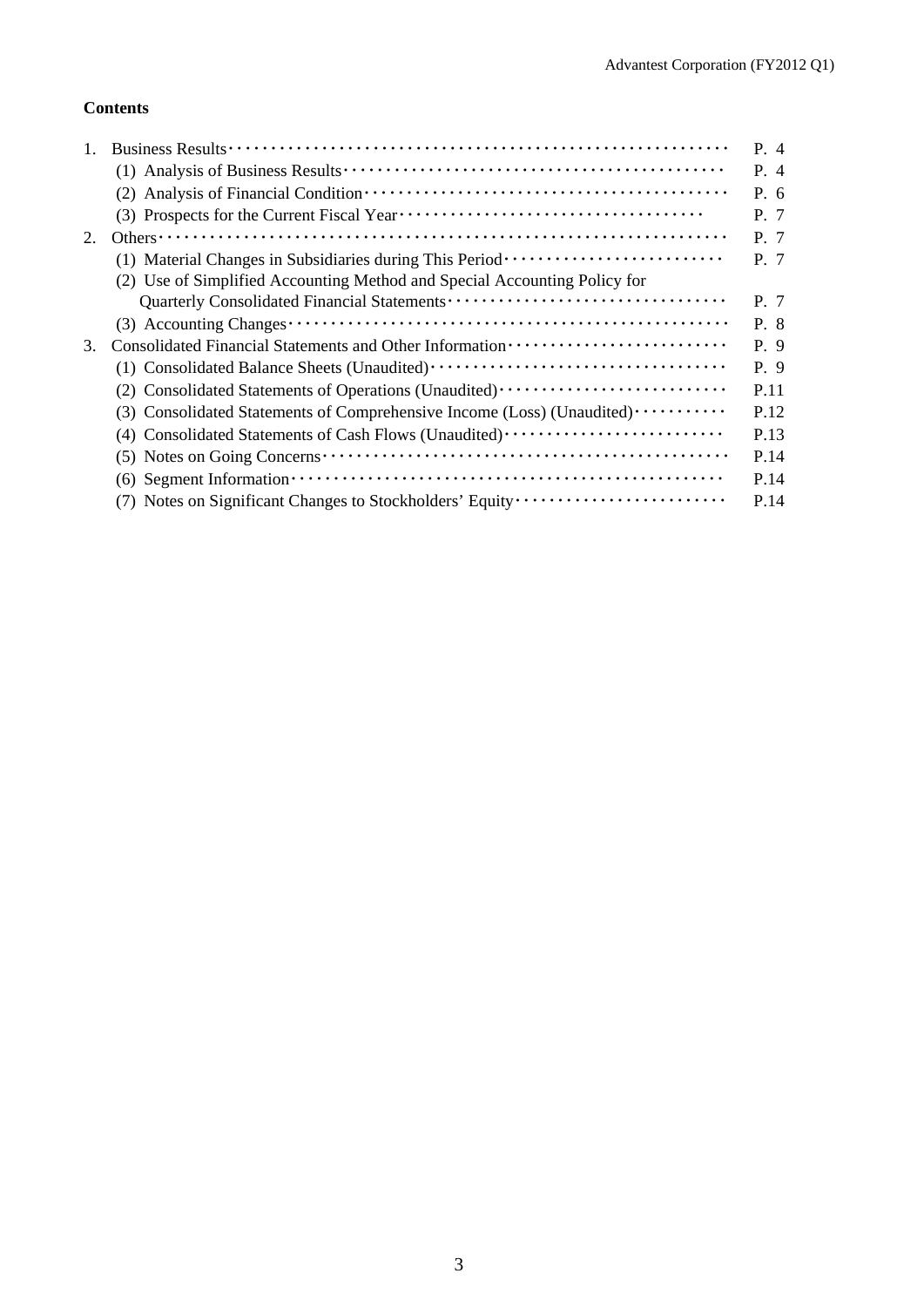#### 1. Business Results

#### (1) Analysis of Business Results

Consolidated Financial Results of FY2012 Q1 (April 1, 2012 through June 30, 2012)

(in billion yen)

|                                                                                      | Three months ended<br>June 30, 2011 | Three months ended<br>June 30, 2012 | As compared to the<br>corresponding period of<br>the previous<br>fiscal year<br>Increase (decrease) |
|--------------------------------------------------------------------------------------|-------------------------------------|-------------------------------------|-----------------------------------------------------------------------------------------------------|
| Orders received                                                                      | 38.4                                | 46.2                                | 20.1%                                                                                               |
| Net sales                                                                            | 26.8                                | 33.4                                | 24.2%                                                                                               |
| Operating income                                                                     | 0.8                                 | 0.8                                 | $(3.6\%)$                                                                                           |
| Income before income taxes<br>and equity in earnings (loss) of<br>affiliated company | 0.4                                 | 1.3                                 | 231.7%                                                                                              |
| Net income                                                                           | 0.3                                 | 0.4                                 | 22.4%                                                                                               |

 (Results of operations of Verigy, which was acquired by Advantest last year, were included in the financial results from the second quarter of the fiscal year 2011.)

Amid continued uncertainty, the global economy grew only gradually in the first quarter of fiscal year 2012 due to factors such as the EU economic downturn caused by the resurgence of the sovereign debt crisis in Southern European countries and the slowdown of consumer demand in China.

In semiconductor-related markets, demand in traditional industry drivers such as PCs and consumer digital electronics failed to recover, preventing the overall semiconductor markets from gaining strength. However, the market for smartphones and tablet computers continued to expand while competition increased to improve and innovate the functionality of these devices. Amidst this backdrop, aggressive capital investment continued for semiconductors installed in these mobile devices for the process of migration and increasing production capacity.

The acquisition of Verigy Ltd. last year strengthened the global customer base and the Company and its subsidiaries (collectively, "Advantest") completed its portfolio of test solutions for mobile device applications. As a result of a strengthened business platform and an increased demand in testers for mobile device applications, Advantest believes its business environment has improved from spring 2012. In particular, in the first quarter of this fiscal year, demand for test system for application processors and baseband processors grew, due to the increasing functionality and significant expansion in demand for these semiconductors.

As a result of the above, orders received were (Y) 46.2 billion (a 20.1% increase in comparison to the corresponding period of the previous fiscal year), net sales were (Y) 33.4 billion (a 24.2% increase in comparison to the corresponding period of the previous fiscal year), operating income was (Y) 0.8 billion (a 3.6% decrease in comparison to the corresponding period of the previous fiscal year), income before income taxes and equity in earnings of affiliated companies was (Y) 1.3 billion (a 231.7% increase in comparison to the corresponding period of the previous fiscal year), and net income was (Y) 0.4 billion (a 22.4% increase in comparison to the corresponding period of the previous fiscal year). The percentage of net sales to overseas customers was 91.4%, compared to 87.3% in the corresponding period of the previous fiscal year.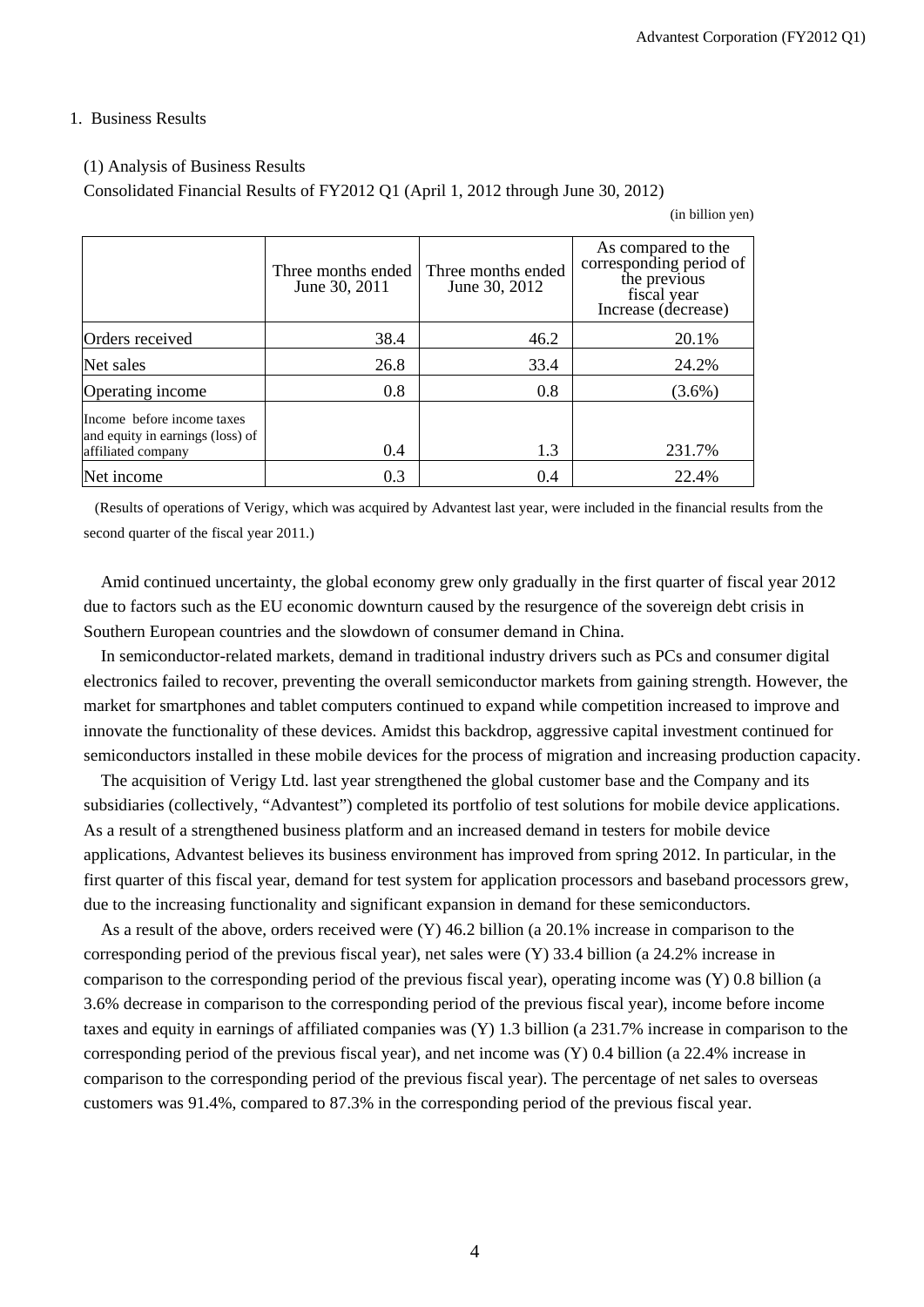Conditions of business by segment are described below.

<Semiconductor and Component Test System Segment>

(in billion yen)

|                  | Three months ended<br>June 30, 2011 | Three months ended<br>June 30, 2012 | As compared to the<br>corresponding period of<br>the previous<br>fiscal year<br>Increase (decrease) |
|------------------|-------------------------------------|-------------------------------------|-----------------------------------------------------------------------------------------------------|
| Orders received  | 32.6                                | 37.6                                | 15.4%                                                                                               |
| Net sales        | 20.1                                | 25.9                                | 28.5%                                                                                               |
| Operating income | 2.6                                 | 3.3                                 | 28.5%                                                                                               |

In the Semiconductor and Component Test System segment, results were driven by strong demand for testers for semiconductors used in mobile devices. In the non-memory test systems markets, customer demands increased greatly for the V93000, which is strong in telecom chip applications. In memory test systems markets, customer demands grew for testers for DRAM for mobile devices.

As a result of the above, orders received were (Y) 37.6 billion (a 15.4% increase in comparison to the corresponding period of the previous fiscal year), net sales were (Y) 25.9 billion (a 28.5% increase in comparison to the corresponding period of the previous fiscal year), and operating income was (Y) 3.3 billion (a 28.5% increase in comparison to the corresponding period of the previous fiscal year).

<Mechatronics System Segment>

|                       |                                     |                                     | (in billion yen)                                                                                    |
|-----------------------|-------------------------------------|-------------------------------------|-----------------------------------------------------------------------------------------------------|
|                       | Three months ended<br>June 30, 2011 | Three months ended<br>June 30, 2012 | As compared to the<br>corresponding period of<br>the previous<br>fiscal year<br>Increase (decrease) |
| Orders received       | 4.5                                 | 4.2                                 | $(7.4\%)$                                                                                           |
| Net sales             | 4.0                                 | 3.3                                 | (16.7%)                                                                                             |
| <b>Operating loss</b> | (0.2)                               |                                     |                                                                                                     |

In the Mechatronics System segment, since mid-year last year, sales for test systems for memory semiconductors weakened and the effects of this have continued to be felt.

As a result of the above, orders received were (Y) 4.2 billion (a 7.4% decrease in comparison to the corresponding period of the previous fiscal year), net sales were (Y) 3.3 billion (a 16.7% decrease in comparison to the corresponding period of the previous fiscal year) and operating loss was  $(Y)$  1.1 billion.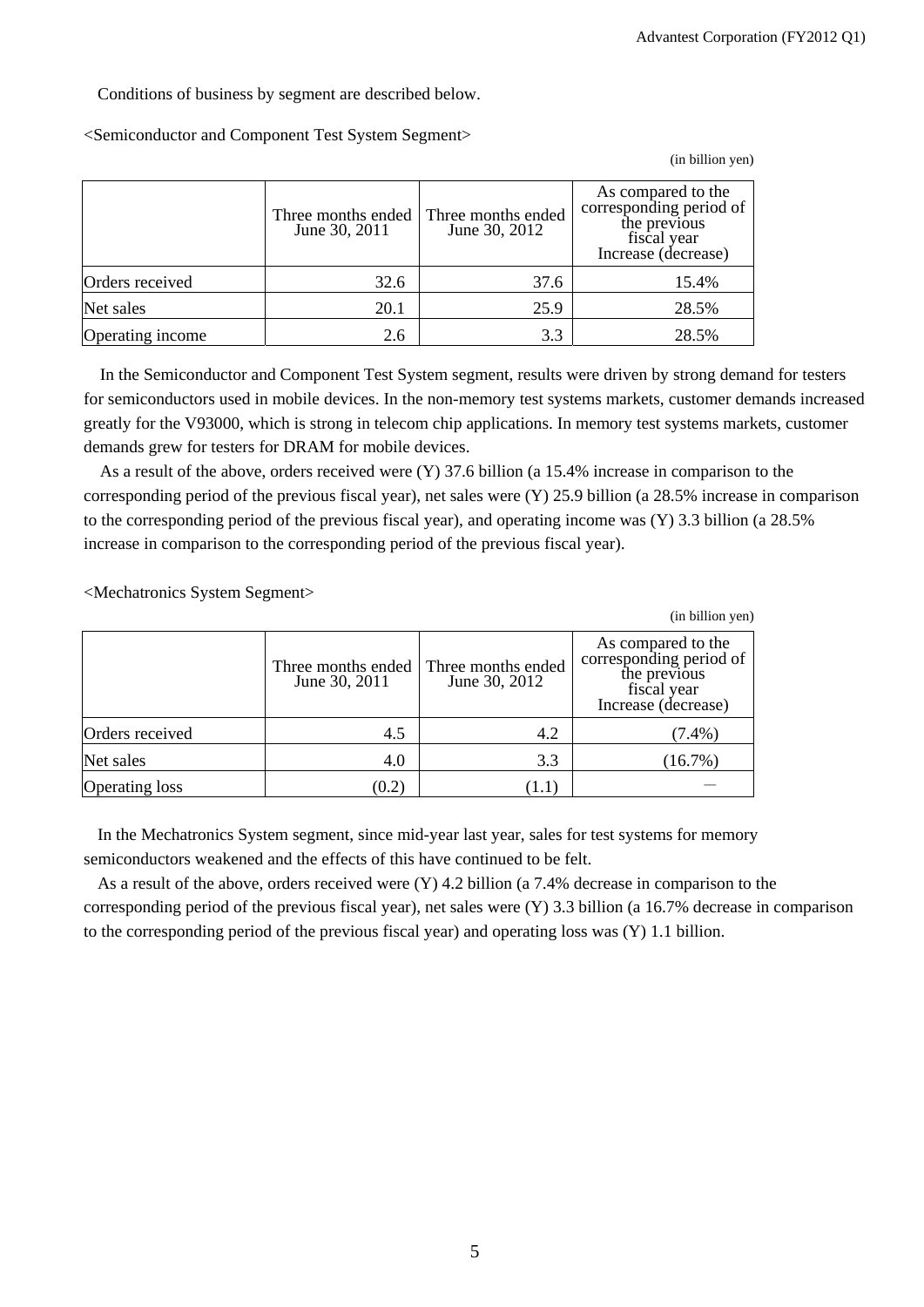### <Services, Support and Others Segment>

|                  | Three months ended<br>June 30, 2011 | Three months ended<br>June 30, 2012 | As compared to the<br>corresponding period of<br>the previous<br>fiscal year<br>Increase (decrease) |
|------------------|-------------------------------------|-------------------------------------|-----------------------------------------------------------------------------------------------------|
| Orders received  | 2.7                                 | 4.7                                 | 73.3%                                                                                               |
| Net sales        | 2.9                                 | 4.6                                 | 58.0%                                                                                               |
| Operating income | 0.4                                 | 0.0                                 | $(93.0\%)$                                                                                          |

(in billion yen)

In the Services, Support and Others segment, although revenues increased compared to the same period in the previous fiscal year, expenses to build a base for the future growth of new businesses also increased.

As a result of the above, orders received were (Y) 4.7 billion (a 73.3% increase in comparison to the corresponding period of the previous fiscal year), net sales were (Y) 4.6 billion (a 58.0% increase in comparison to the corresponding period of the previous fiscal year), and operating income was (Y) 26 million (a 93.0% decrease in comparison to the corresponding period of the previous fiscal year).

#### (2) Analysis of Financial Condition

Total assets at June 30, 2012 amounted to (Y) 213.1 billion, a decrease of (Y) 6.1 billion compared to March 31, 2012, primarily due to a decrease of (Y) 8.2 billion in cash and cash equivalents, and an increase of (Y) 3.4 billion in inventories. The amount of total liabilities was (Y) 87.4 billion, a decrease of (Y) 0.3 billion compared to March 31, 2012, primarily due to a decrease of (Y) 25.0 billion and (Y) 3.5 billion in short term debt and accrued expenses, respectively, and an increase of  $(Y)$  25.0 billion and  $(Y)$  3.1 billion in corporate bonds and trade accounts payable, respectively. Stockholders' equity was (Y) 125.7 billion. Equity to assets ratio was 59.0%, a decrease of 1.0 percentage point from March 31, 2012.

#### (Cash Flow Condition)

Cash and cash equivalents held at June 30, 2012 were (Y) 50.0 billion, a decrease of (Y) 8.2 billion from March 31, 2012. Significant cash flows- during the first quarter of this fiscal year and their causes are described below.

Net cash used in operating activities was (Y) 1.9 billion (net cash inflow (Y) 1.3 billion in the corresponding period of the previous fiscal year). This amount was primarily attributable to increase of (Y) 3.8 billion, (Y) 3.3 billion and (Y) 3.5 billion in inventories, accrued expenses and trade accounts payable, respectively, and non cash items such as depreciation and amortization, despite the net income being (Y) 0.4 billion.

Net cash used in investing activities was (Y) 3.3 billion (net cash inflow (Y) 12.1 billion in the corresponding period of the previous fiscal year). This amount was primarily attributable to payments for acquisition of tangible fixed assets in the amount of (Y) 3.1 billion.

Net cash used in financing activities was (Y) 1.6 billion (net cash inflow (Y) 40.4 billion in the corresponding period of the previous fiscal year). This amount was primarily attributable to payment of short term debt in the amount of (Y) 25.0 billion, issuance of corporate bonds in the amount of (Y) 25.0 billion and dividends paid of (Y) 1.6 billion.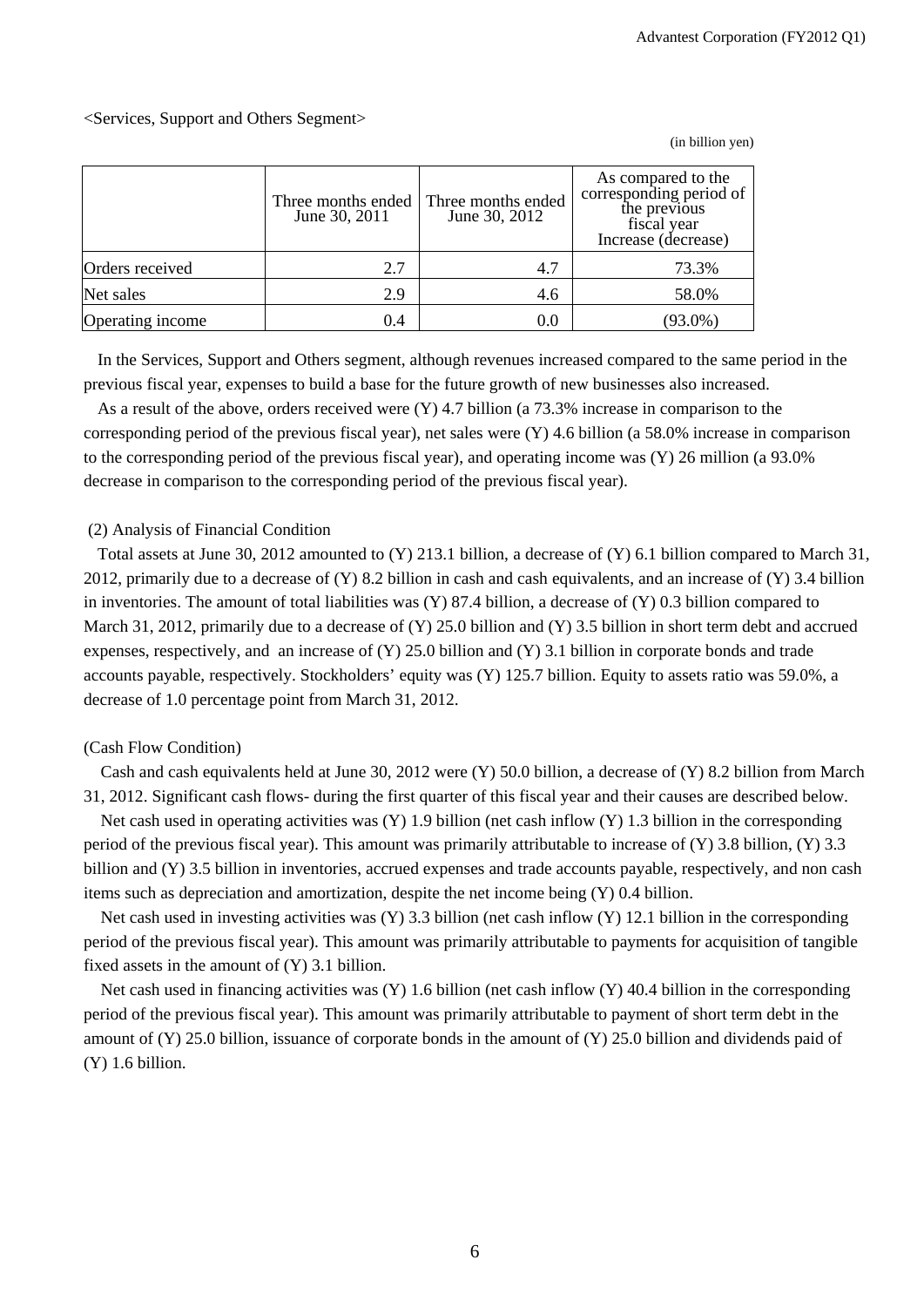#### (3) Prospects for the Current Fiscal Year

Advantest has placed the integration of Verigy, acquired in 2011, and the combination of the two corporate cultures, "Advantest Culture Transformation," as management issues of the utmost importance. Using the first letters of its cultural combination efforts, and combining it with the word "to act" Advantest launched the ACT2014 program within its entire corporate structure from this fiscal year, and believes this program will assist in becoming the source of innovation for the future. Under the ACT2014 program, in order to work towards further sustainable growth over the mid-to-long term, Advantest has set three management targets of "Revenues of (Y) 250 billion", "Over 20% Operating Margin", and "Over 50% Total Market Share of Semiconductor Test Systems and Test Handlers". Advantest is placing all its efforts to attempt to achieve these targets by fiscal year 2014.

Fiscal year 2012 is the first year where ACT2014 has been implemented. Although the macroeconomic environment remains uncertain, as a result of factors such as the scheduled launch of Microsoft's latest OS Windows 8 this autumn and successive launches of new smartphone and tablet computer models into the market, Advantest believes that production capacity for leading-edge semiconductor devices will continue to gain pace and solid demand for semiconductor testing systems is expected.

Under these circumstances, Advantest is focusing on expanding its client base, flexible allocation of management resources, and working on further expanding earnings. Also, Advantest is actively working on building a base at the early stages for new businesses such as cloud testing services in order to meet the mid-term targets in fiscal year 2014.

For the first half of the fiscal year 2012, Advantest revised its expected net sales of (Y) 72-77 billion and operating income of (Y) 3-6 billion. For the full fiscal year 2012, the estimates announced in April 2012 of net sales of (Y) 150-170 billion and operating income of (Y) 12-20 billion have not changed.

#### 2. Others

(1) Material Changes in Subsidiaries during This Period

Excluded 3

1) Company name: Advantest America Corporation (Holding Co.)

Advantest America Corporation (Holding Co.) was merged into the Company's subsidiary, Verigy US, Inc. Also, the trade name was changed to "Advantest America, Inc." on April 1, 2012.

2) Company name: Advantest America, Inc.

Advantest America, Inc. was merged into the Company's subsidiary, Verigy US, Inc. Also, the trade name was changed to "Advantest America, Inc." on April 1, 2012.

3) Company name: Verigy Ltd.

Verigy Ltd. was merged into the Company's subsidiary, Advantest (Singapore) Pte. Ltd.

(2) Use of Simplified Accounting Method and Special Accounting Policy for Quarterly Consolidated Financial Statements:

Tax expense is measured using an estimated annual effective tax rate. Advantest makes, at the end of the first quarter, its best estimate of the annual effective tax rate for the full fiscal year and uses that rate to provide for income taxes on a current year-to-date basis. The estimated effective tax rate includes the deferred tax effects of expected year-end temporary differences and carryforwards, and the effects of valuation allowances for deferred tax assets.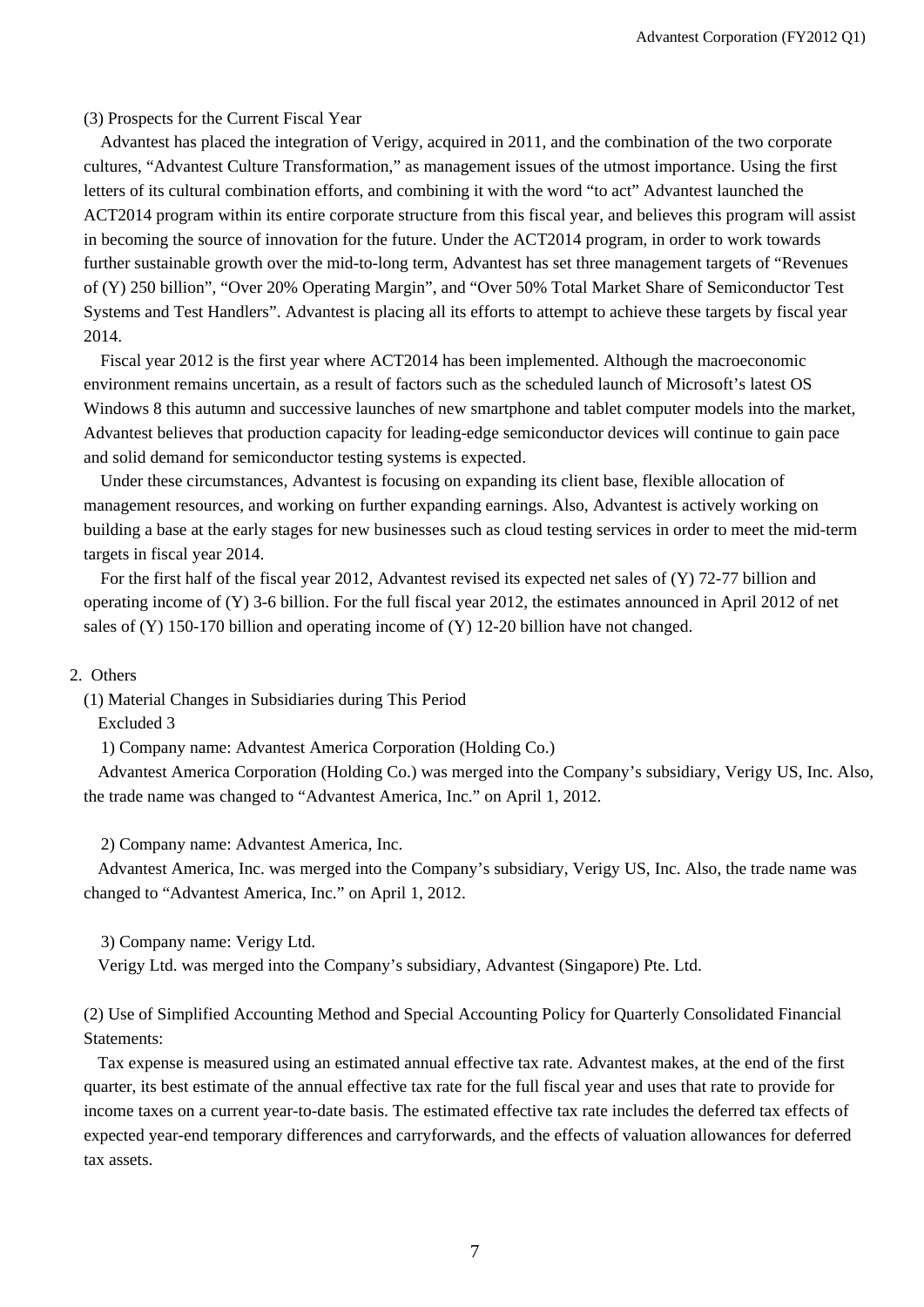#### (3) Accounting Changes:

In June 2011, the FASB amended the accounting guidance for the presentation of comprehensive income. This new guidance eliminates the option to present the components of other comprehensive income as part of the statement of changes in stockholders' equity and provides the option to present the total of comprehensive income, the components of net income, and the components of other comprehensive income either in a single continuous statement of comprehensive income or in two separate but consecutive statements. In December 2011, the FASB deferred the effective date for presentation of reclassifications out of accumulated other comprehensive income. The guidance is effective for fiscal years, and interim periods within those years, beginning after December 15, 2011. The guidance was adopted by Advantest in the first quarter beginning April 1, 2012. The adoption of the guidance did not have a significant impact on its consolidated results of operations and financial condition.

In September 2011, the FASB amended the accounting guidance for testing goodwill for impairment. This new guidance gives entities the option to perform the two-step process only if they first perform a qualitative assessment to determine whether it is more likely than not (a likelihood of more than 50%) that the fair value of a reporting unit is less than its carrying amount and conclude that it is more likely than not that the fair value of a reporting unit is less than its carrying amount. The guidance is effective for annual and interim goodwill impairment tests performed for fiscal years beginning after December 15, 2011 with early adoption permitted. The guidance was adopted by Advantest in the first quarter beginning April 1, 2012. The adoption of the guidance did not have a significant impact on its consolidated results of operations and financial condition.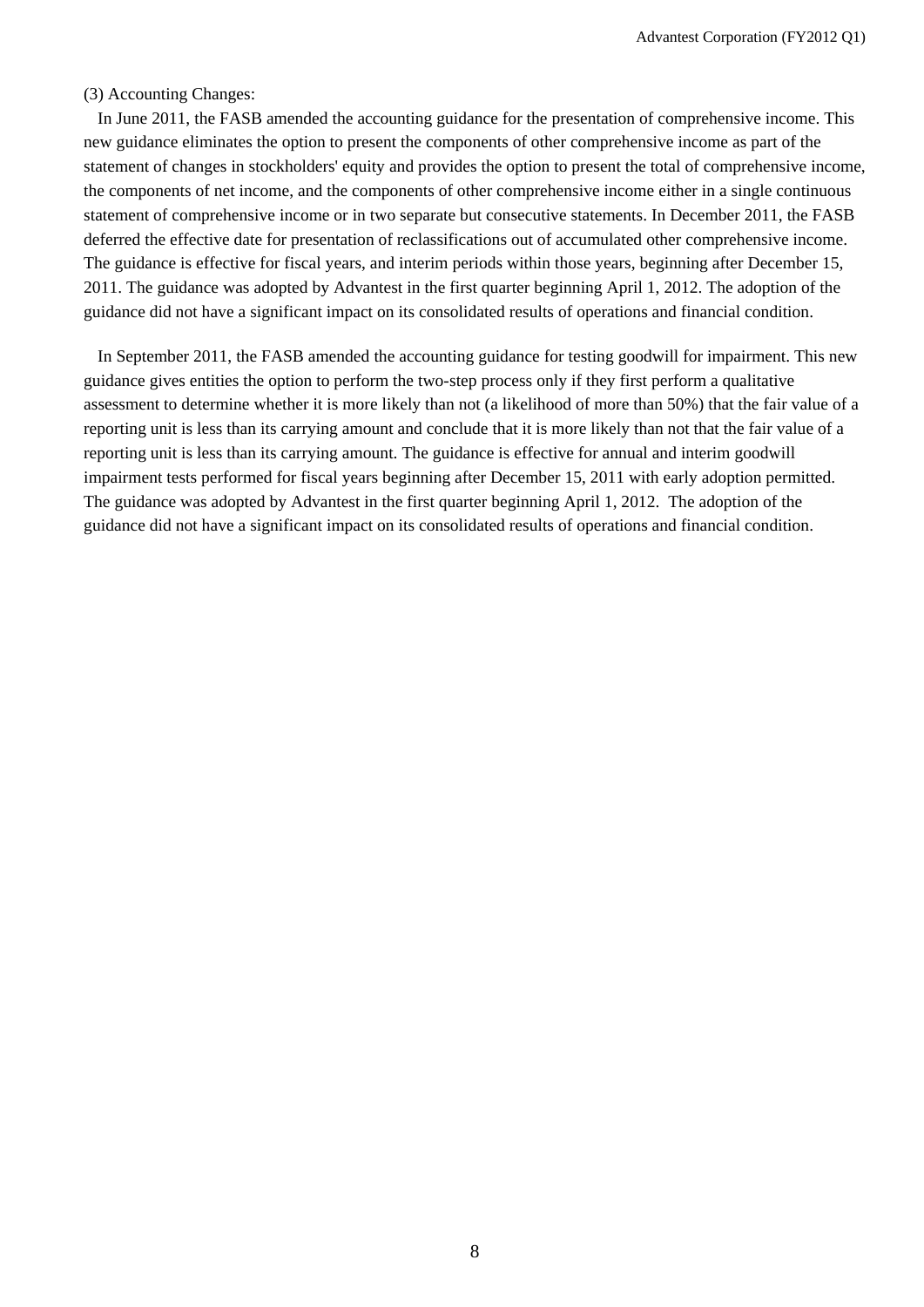# 3. Consolidated Financial Statements and Other Information

# (1)Consolidated Balance Sheets (Unaudited)

|                                    |   | <b>Yen (Millions)</b> |               |  |  |
|------------------------------------|---|-----------------------|---------------|--|--|
| Assets                             |   | <b>March 31, 2012</b> | June 30, 2012 |  |  |
|                                    |   |                       |               |  |  |
| Current assets:                    |   |                       |               |  |  |
| Cash and cash equivalents          | ¥ | 58,218                | 49,994        |  |  |
| Trade receivables, net             |   | 24,119                | 24,541        |  |  |
| Inventories                        |   | 29,836                | 33,217        |  |  |
| Other current assets               |   | 6,522                 | 7,183         |  |  |
| Total current assets               |   | 118,695               | 114,935       |  |  |
|                                    |   |                       |               |  |  |
| Investment securities              |   | 5,929                 | 4,988         |  |  |
| Property, plant and equipment, net |   | 34,206                | 35,365        |  |  |
| Intangible assets, net             |   | 15,794                | 14,819        |  |  |
| Goodwill                           |   | 36,496                | 35,240        |  |  |
| Other assets                       |   | 8,106                 | 7,775         |  |  |
| Total assets                       | ¥ | 219,226               | 213,122       |  |  |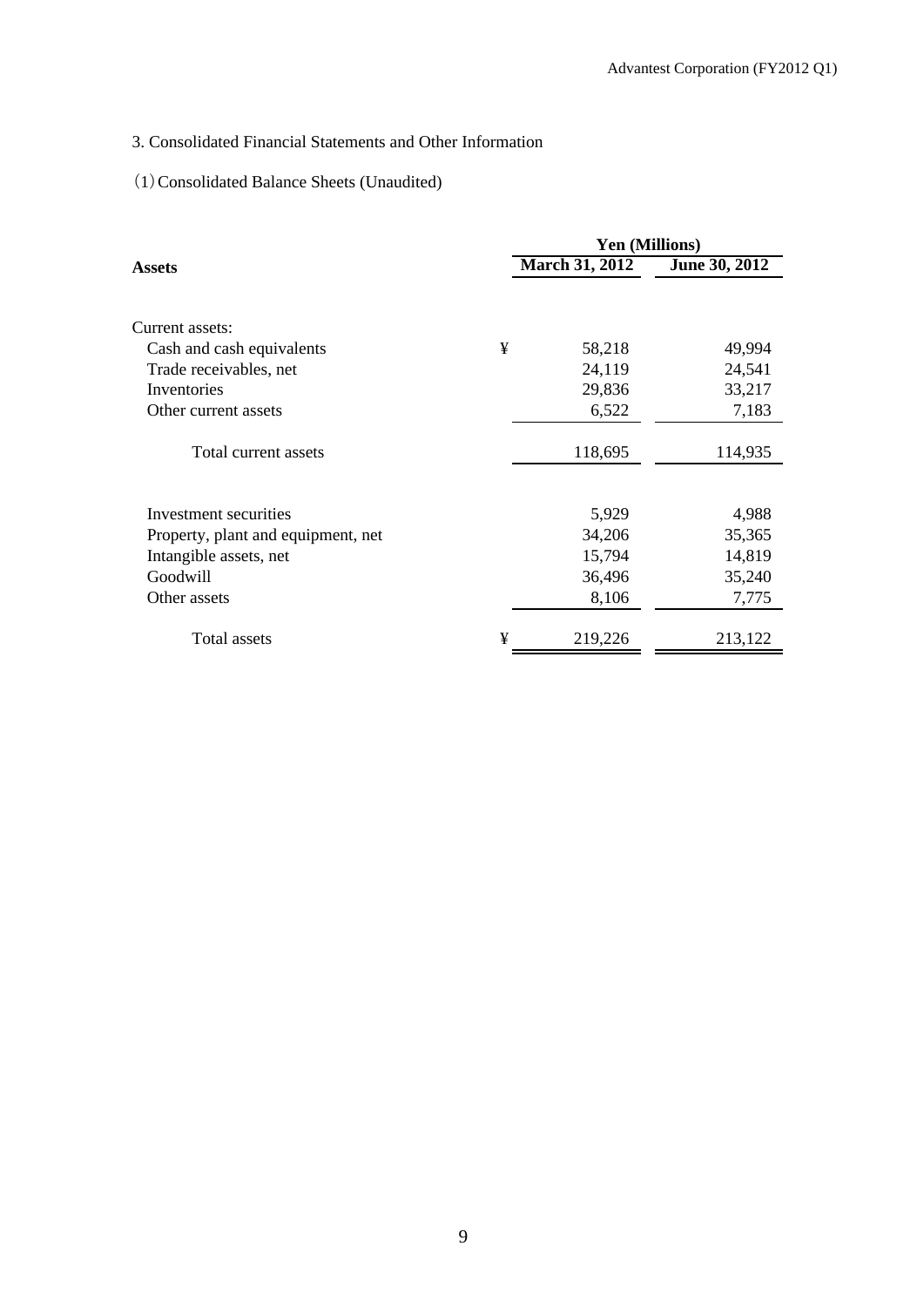|                                               | <b>Yen (Millions)</b> |                |               |  |
|-----------------------------------------------|-----------------------|----------------|---------------|--|
| <b>Liabilities and Stockholders' Equity</b>   |                       | March 31, 2012 | June 30, 2012 |  |
|                                               |                       |                |               |  |
| <b>Current liabilities:</b>                   |                       |                |               |  |
| Trade accounts payable                        | ¥                     | 15,659         | 18,725        |  |
| Short term debt                               |                       | 25,000         |               |  |
| Accrued expenses                              |                       | 12,068         | 8,577         |  |
| Accrued warranty expenses                     |                       | 2,129          | 2,070         |  |
| <b>Customer</b> prepayments                   |                       | 2,228          | 2,195         |  |
| Other current liabilities                     |                       | 3,288          | 4,352         |  |
| Total current liabilities                     |                       | 60,372         | 35,919        |  |
| Corporate bonds                               |                       |                | 25,000        |  |
| Accrued pension and severance costs           |                       | 23,444         | 23,117        |  |
| Other liabilities                             |                       | 3,858          | 3,378         |  |
| <b>Total liabilities</b>                      |                       | 87,674         | 87,414        |  |
| Commitments and contingent liabilities        |                       |                |               |  |
| Stockholders' equity:                         |                       |                |               |  |
| Common stock                                  |                       | 32,363         | 32,363        |  |
| Capital surplus                               |                       | 42,280         | 42,274        |  |
| Retained earnings                             |                       | 179,081        | 177,751       |  |
| Accumulated other comprehensive income (loss) |                       | (22, 574)      | (27, 117)     |  |
| Treasury stock                                |                       | (99, 598)      | (99, 563)     |  |
| Total stockholders' equity                    |                       | 131,552        | 125,708       |  |
| Total liabilities and stockholders' equity    | ¥                     | 219,226        | 213,122       |  |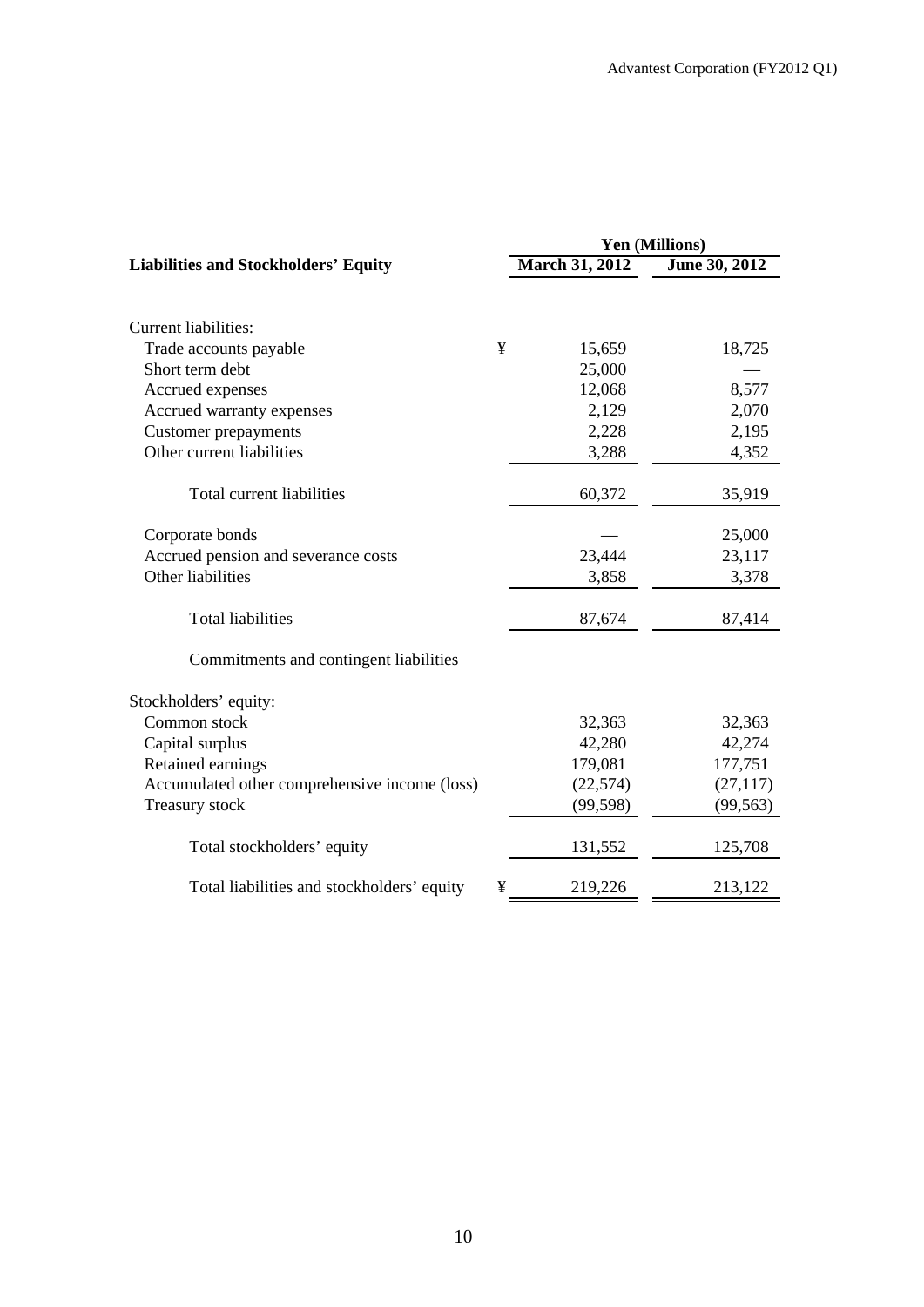# (2)Consolidated Statements of Operations (Unaudited)

|                                                 |   | Yen (Millions)                      |                                     |  |  |
|-------------------------------------------------|---|-------------------------------------|-------------------------------------|--|--|
|                                                 |   | Three months ended<br>June 30, 2011 | Three months ended<br>June 30, 2012 |  |  |
| Net sales                                       | ¥ | 26,848                              | 33,355                              |  |  |
| Cost of sales                                   |   | 13,766                              | 15,797                              |  |  |
| Gross profit                                    |   | 13,082                              | 17,558                              |  |  |
| Research and development expenses               |   | 5,786                               | 8,054                               |  |  |
| Selling, general and administrative expenses    |   | 6,512                               | 8,748                               |  |  |
| Operating income                                |   | 784                                 | 756                                 |  |  |
| Other income (expense):                         |   |                                     |                                     |  |  |
| Interest and dividend income                    |   | 117                                 | 68                                  |  |  |
| Interest expense                                |   | (1)                                 | (30)                                |  |  |
| Other, net                                      |   | (522)                               | 461                                 |  |  |
| Total other income (expense)                    |   | (406)                               | 499                                 |  |  |
| Income before income taxes and equity           |   |                                     |                                     |  |  |
| in earnings (loss) of affiliated company        |   | 378                                 | 1,255                               |  |  |
| Income tax expense                              |   | 8                                   | 853                                 |  |  |
| Equity in earnings (loss) of affiliated company |   | (24)                                | 21                                  |  |  |
| Net income                                      | ¥ | 346                                 | 423                                 |  |  |

|                       |   | Yen                                 |                                            |  |
|-----------------------|---|-------------------------------------|--------------------------------------------|--|
|                       |   | Three months ended<br>June 30, 2011 | Three months ended<br><b>June 30, 2012</b> |  |
| Net income per share: |   |                                     |                                            |  |
| Basic                 | ¥ | 2.00                                | 2.44                                       |  |
| Diluted               |   | 2.00                                | 2.44                                       |  |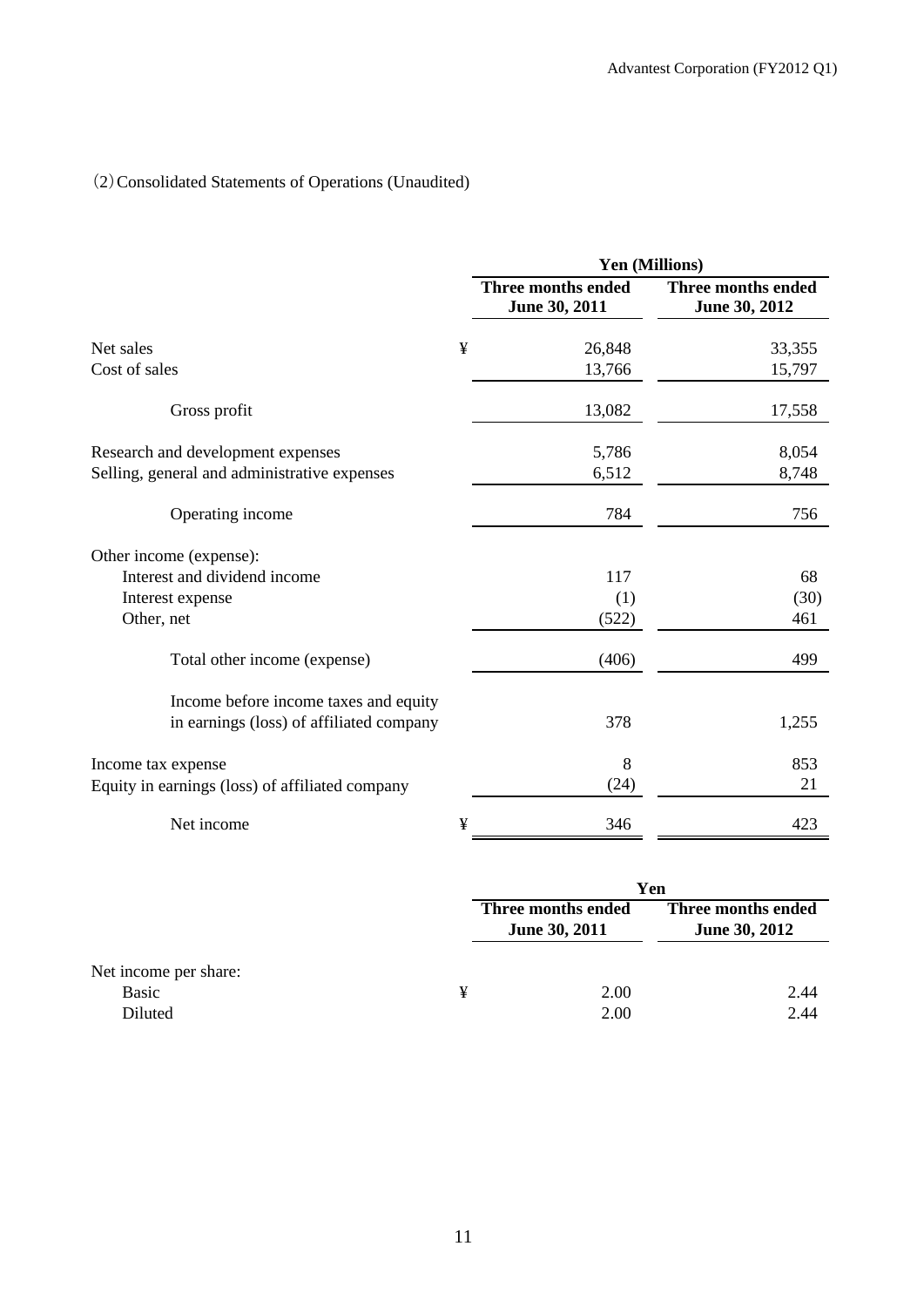# (3)Consolidated Statements of Comprehensive Income (Loss) (Unaudited)

|                                                                                                  |   | <b>Yen (Millions)</b>               |                                     |  |
|--------------------------------------------------------------------------------------------------|---|-------------------------------------|-------------------------------------|--|
|                                                                                                  |   | Three months ended<br>June 30, 2011 | Three months ended<br>June 30, 2012 |  |
| Comprehensive income (loss)                                                                      |   |                                     |                                     |  |
| Net income (loss)                                                                                | ¥ | 346                                 | 423                                 |  |
| Other comprehensive income (loss), net of tax                                                    |   |                                     |                                     |  |
| Foreign currency translation adjustments                                                         |   | (561)                               | (4,236)                             |  |
| Net unrealized gains (losses) on investment securities:<br>Net unrealized gains (losses) arising |   |                                     |                                     |  |
| during the period                                                                                |   | (214)                               | (591)                               |  |
| Less reclassification adjustments for net<br>gains (losses) realized in earnings                 |   |                                     |                                     |  |
| Net unrealized gains (losses)                                                                    |   | (214)                               | (591)                               |  |
| Pension related adjustments                                                                      |   | 78                                  | 284                                 |  |
| Total other comprehensive income (loss)                                                          |   | (697)                               | (4,543)                             |  |
| Total comprehensive income (loss)                                                                | ¥ | (351)                               | (4,120)                             |  |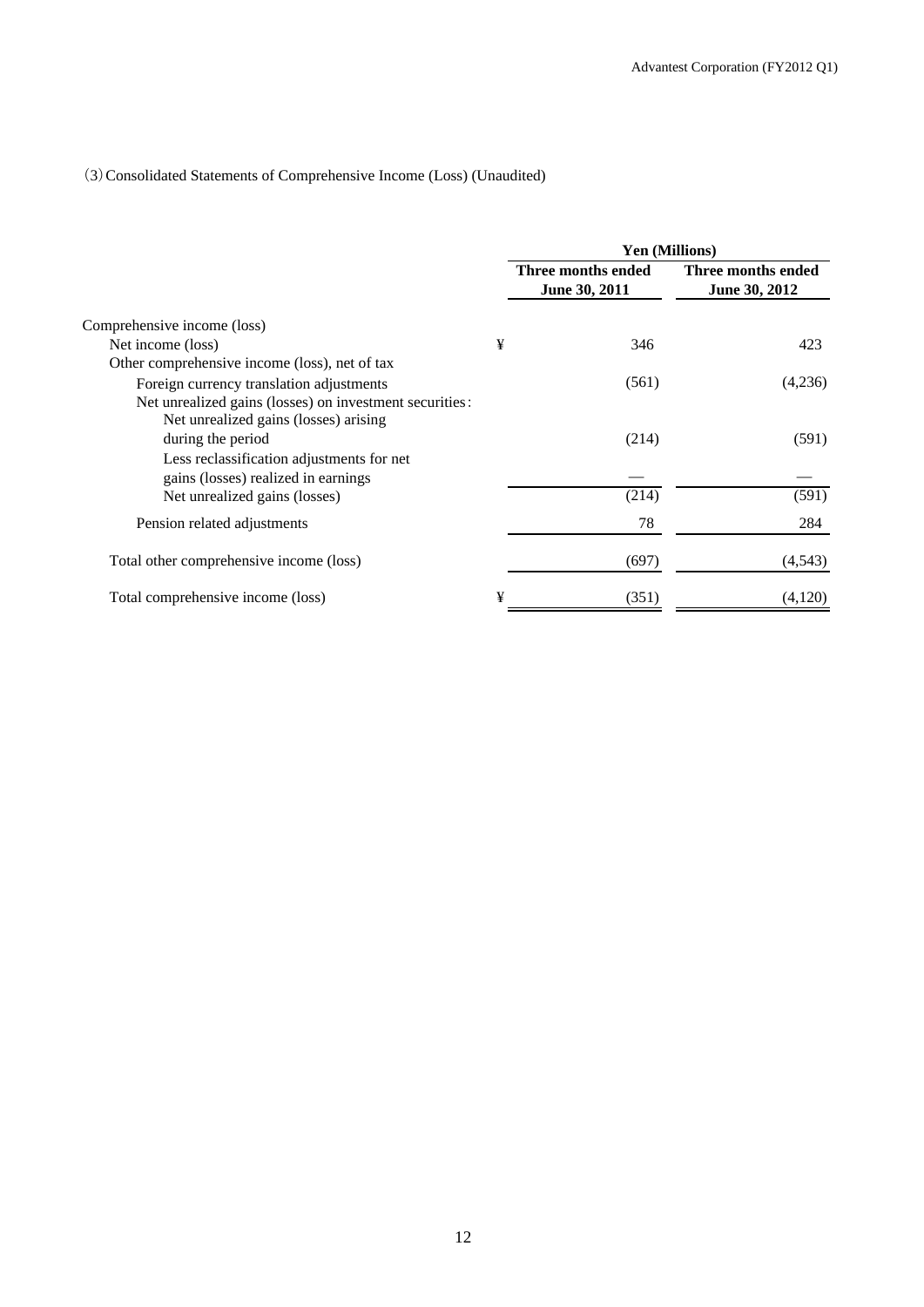# (4)Consolidated Statements of Cash Flows (Unaudited)

|                                                                  |   | Yen (Millions)            |                    |  |
|------------------------------------------------------------------|---|---------------------------|--------------------|--|
|                                                                  |   | <b>Three months ended</b> | Three months ended |  |
|                                                                  |   | June 30, 2011             | June 30, 2012      |  |
|                                                                  |   |                           |                    |  |
| Cash flows from operating activities:                            | ¥ |                           |                    |  |
| Net income (loss)                                                |   | 346                       | 423                |  |
| Adjustments to reconcile net income to net cash                  |   |                           |                    |  |
| provided by (used in) operating activities:                      |   |                           |                    |  |
| Depreciation and amortization                                    |   | 829                       | 1,892              |  |
| Deferred income taxes                                            |   | (472)                     | (9)                |  |
| Changes in assets and liabilities:                               |   |                           |                    |  |
| Trade receivables                                                |   | (1, 924)                  | (994)              |  |
| Inventories                                                      |   | (3,050)                   | (3,794)            |  |
| Trade accounts payable                                           |   | 3,645                     | 3,543              |  |
| Accrued expenses                                                 |   | (175)                     | (3,315)            |  |
| Accrued warranty expenses                                        |   | 147                       | (49)               |  |
| <b>Customer</b> prepayments                                      |   | 1,851                     | 45                 |  |
| Accrued pension and severance costs                              |   | 29                        | 35                 |  |
| Other                                                            |   | 105                       | 353                |  |
| Net cash provided by (used in) operating activities              |   | 1,331                     | (1,870)            |  |
| Cash flows from investing activities:                            |   |                           |                    |  |
| (Increase) decrease in short-term investments                    |   | 12,652                    |                    |  |
| Proceeds from sale of property, plant and equipment              |   | $\Omega$                  | 22                 |  |
| Purchases of property, plant and equipment                       |   | (558)                     | (3,129)            |  |
|                                                                  |   |                           |                    |  |
| Purchases of intangible assets                                   |   | (69)                      | (98)               |  |
| Other                                                            |   | 48                        | (45)               |  |
| Net cash provided by (used in) investing activities              |   | 12,073                    | (3,250)            |  |
| Cash flows from financing activities:                            |   |                           |                    |  |
| Increase (decrease) in short term debt                           |   | 41,146                    | (25,000)           |  |
| Proceeds from issuance of corporate bonds                        |   |                           | 25,000             |  |
| Dividends paid                                                   |   | (794)                     | (1,577)            |  |
| Other                                                            |   | $\overline{0}$            | 8                  |  |
| Net cash provided by (used in) financing activities              |   | 40,352                    | (1, 569)           |  |
| Net effect of exchange rate changes on cash and cash equivalents |   | (962)                     | (1, 535)           |  |
| Net change in cash and cash equivalents                          |   | 52,794                    | (8,224)            |  |
| Cash and cash equivalents at beginning of period                 |   | 75,323                    | 58,218             |  |
| Cash and cash equivalents at end of period                       | ¥ | 128,117                   | 49,994             |  |